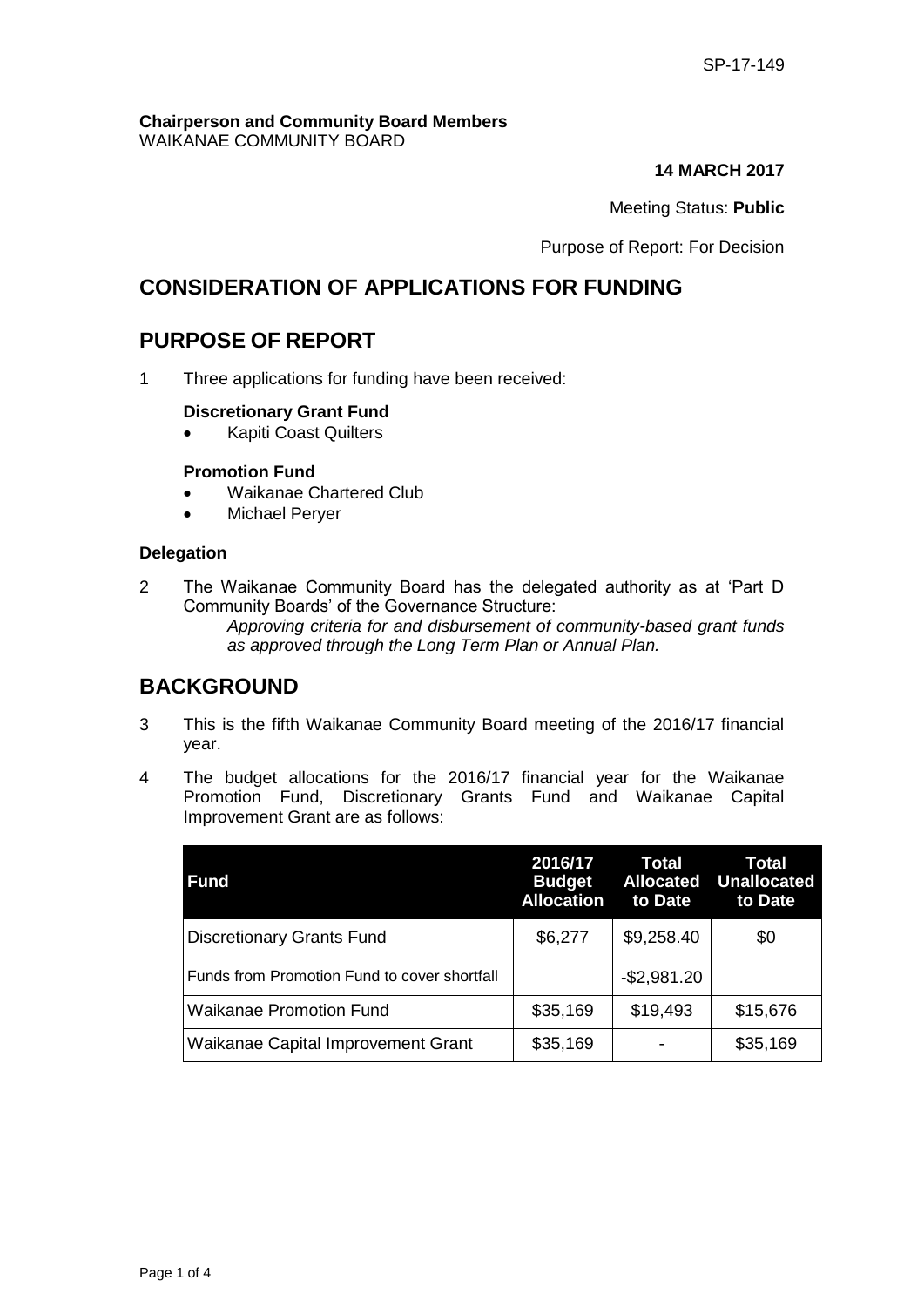5 An amount of approximately \$1.208 million is held in the Waikanae Capital Improvement Fund and this is expected to reduce to \$914,000 by the end of the financial year. The following table shows how the fund has been allocated:

| Amount<br>(\$000) | <b>Purpose of Grant</b>                         |
|-------------------|-------------------------------------------------|
| 1,197             | Balance at 30 June 2015 as per Annual Report    |
| 32                | Earnings during 2015/16                         |
| (21)              | Expenditure during 2015/16                      |
| 1,208             | Balance at 30 June 2016 as per Annual Report    |
| (254)             | Pledged to the Mahara Gallery Trust             |
| (43)              | Allocated for 'Welcome to Waikanae' sign        |
| 51                | Interest earnings budgeted for the 2016/17 year |
| (13)              | <b>Waikanae Bowling Club</b>                    |
| (35)              | Budgeted grants for 2016/17                     |
| 914               | <b>Forecast Balance as at 30 June 2017</b>      |

# **CONSIDERATIONS**

### **Issues**

- 6 Grants are allocated in accordance with the specified criteria (attached).
- 7 All applicants have been advised of the criteria and meeting date by email.

#### Kapiti Coast Quilters Guild

8 Christine Bongiovanni, on behalf of Kapiti Coast Quilters, has applied for a discretionary grant of \$500 to help with the costs of a Quilt Exhibition in April 2017.

#### Waikanae Chartered Club

9 The Waikanae Chartered Club has applied for a Promotion Fund grant of \$5,000 to help with the costs of hiring the Waikanae Memorial Hall for the 2017 8Ball Nationals.

#### Michael Peryer

10 Michael Peryer has applied for a Promotion Fund grant of \$1,900 to help with the costs of an illustrator for this book.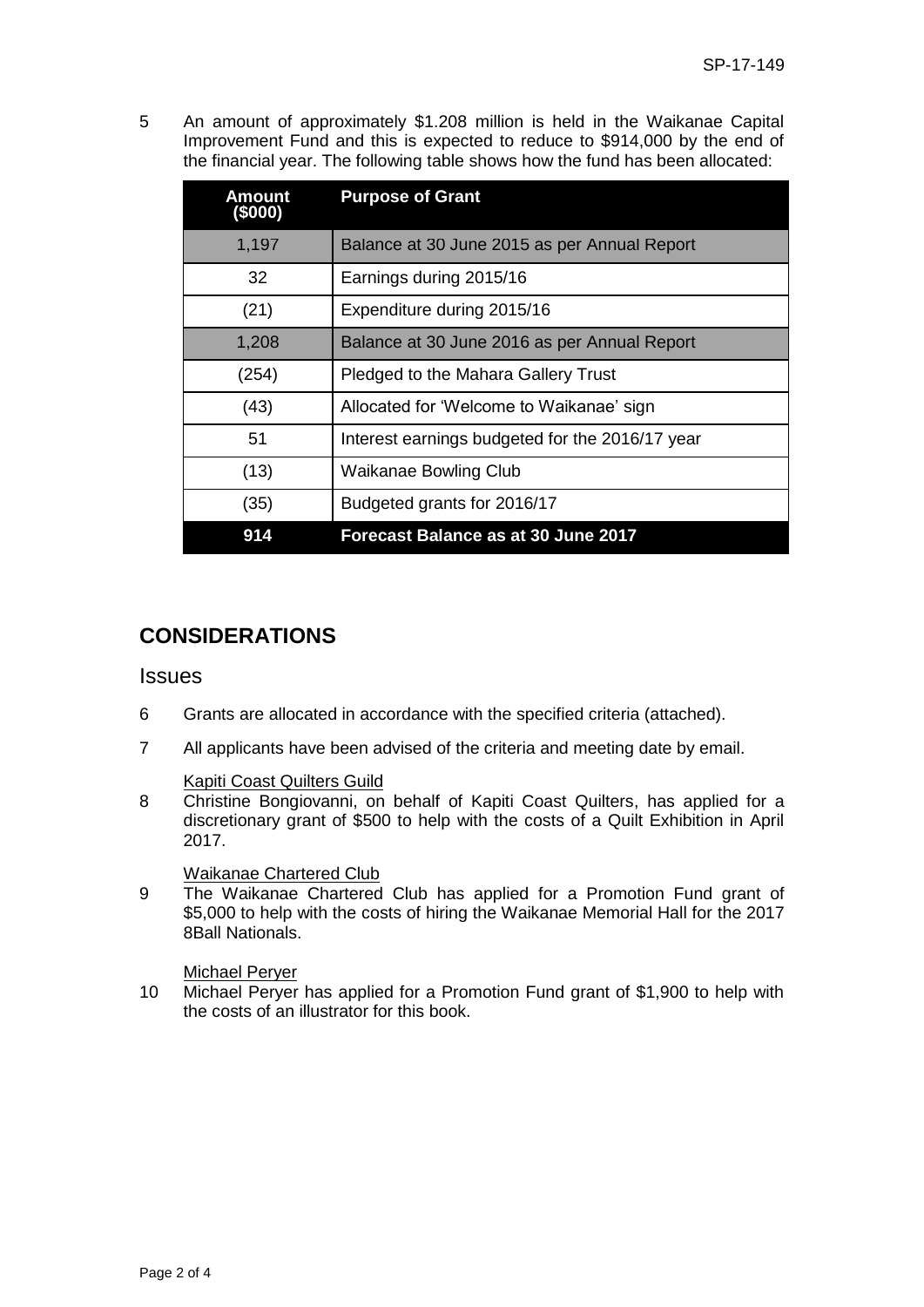11 Grants equating to \$7,400 have been presented for the Board's consideration and approval. As there are no funds left in the discretionary grants fund, Board Members would need to move over funds from the promotions fund.

| <b>Fund</b>                       | Total<br><b>Unallocated</b><br>to Date | <b>Total Grants</b><br><b>Requested</b> |
|-----------------------------------|----------------------------------------|-----------------------------------------|
| <b>Discretionary Grants Fund</b>  | \$0                                    | \$500                                   |
| <b>Waikanae Promotion Fund</b>    | \$15,676                               | \$6,900                                 |
| Waikanae Capital Improvement Fund | \$35,169                               | \$0                                     |

#### *Historical Grants*

12 Attached to this report, as appendices, are tables showing all grants made in the 2016/17 and 2015/16 financial years.

## **SIGNIFICANCE OF ENGAGEMENT**

13 This matter has a low level of significance under the Council Policy.

## **RECOMMENDATIONS**

- 14 The Waikanae Community Board grants the Kapiti Coast Quilters a discretionary grant of \$............... to help with the costs of a Quilt Exhibition in April 2017.
- 15 The Waikanae Community Board grants the Waikanae Chartered Club a grant of \$.......... from the promotion fund to help with costs of hiring the Waikanae Memorial Hall for the 2017 8Ball Nationals.
- 16 The Waikanae Community Board grants Michael Peryer a grant of \$........... from the promotion fund to help with the costs of an illustrator for his book.
- 17 The Waikanae Community Board agrees to transfer \$............ from the Waikanae Promotional Fund to the Discretionary Grants Fund to cover the shortfall.

**Report prepared by: Approved for submission by:**

**Samara Shaw Sarah Stevenson Executive Secretary Strategy & Planning**

**Group Manager Strategy & Planning**